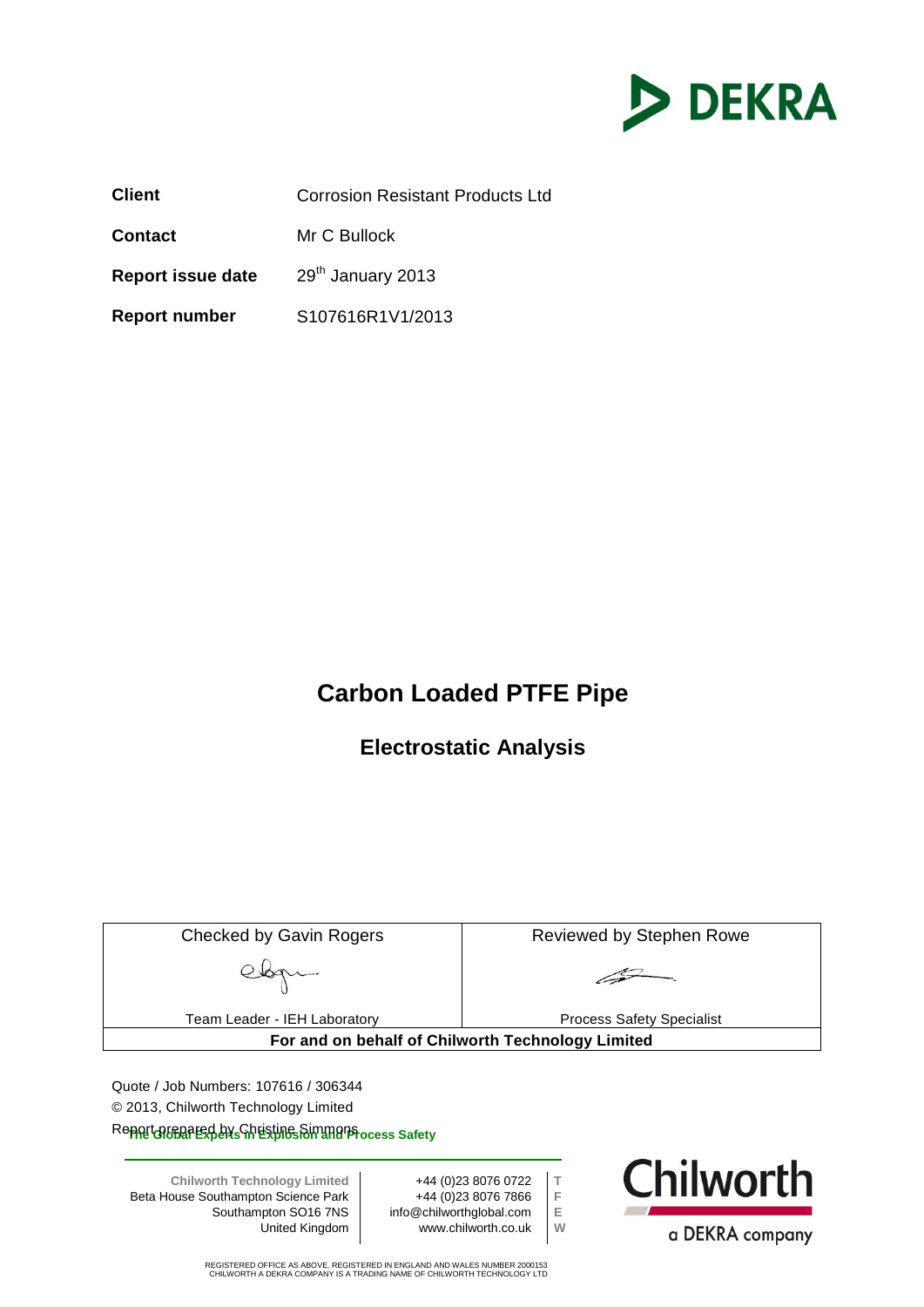# DEKRA

| <b>CONTENTS</b>                                      |    |  |  |  |
|------------------------------------------------------|----|--|--|--|
| 1. Introduction                                      | 3  |  |  |  |
| 2. Sample Information                                | 4  |  |  |  |
| 3. Surface Resistivity (BS EN 61340-2-3)             | 5  |  |  |  |
| Test Results for Carbon Loaded PTFE Pipe<br>3.1      | 6  |  |  |  |
| 4. Volume Resistivity (BS EN 61340-2-3)              | 7  |  |  |  |
| Test Results for Carbon Loaded PTFE Pipe<br>4.1      | 9  |  |  |  |
| 5. Summary of Test Results and Recommendations       | 10 |  |  |  |
| 5.1<br>Summary of Test Data Obtained                 | 10 |  |  |  |
| 5.2<br>Interpretation of Results and Recommendations | 10 |  |  |  |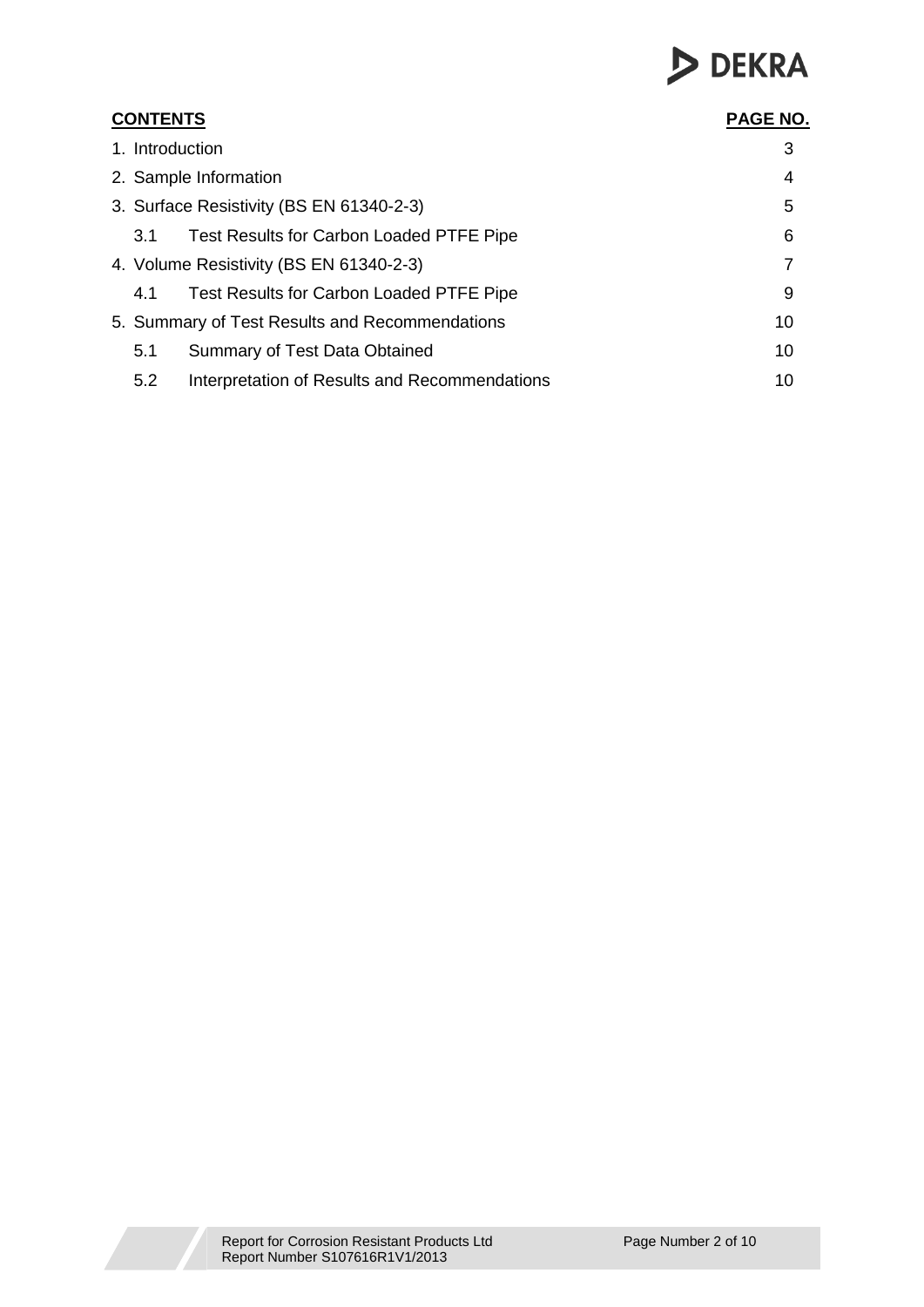#### **1. Introduction**

This report contains test data for Corrosion Resistant Products Ltd regarding the electrostatic properties of Carbon Loaded PTFE Pipe. Specifically, the following work has been undertaken:

- Surface Resistivity Determination (at two relative humidities)
- Volume Resistivity Determination (at two relative humidities)  $\bullet$

This work is in response to quotation number 107616. A formal hazard assessment of the process / plant has not been conducted by Chilworth Technology and the consequences of specific process deviations have not been examined<sup>1</sup>.

Detailed characterisation of the material tested in this study is provided in Section 2 of this report (with results summarised in the conclusions section)<sup>2,3</sup>. The following are the key dates for the work reported here:

| Study initiation date*                                                              | 11/01/2013 |
|-------------------------------------------------------------------------------------|------------|
| Start date of the experimental work                                                 | 22/01/2013 |
| Completion date of the experimental work :                                          | 24/01/2013 |
| * Sample, purchase order or last information receipt date, whichever is the latter. |            |

The materials used in this assessment were supplied by Corrosion Resistant Products Ltd.

#### **Name and address of client:**

Corrosion Resistant Products Ltd Todmordon Road Littleborough Lancashire OL15 9EG United Kingdom

<sup>1</sup> Process safety requires that all possible explosion, thermal stability and chemical reaction hazards are evaluated and that a suitable basis for safe operation is determined and implemented. Should the materials or processing conditions change then consideration should be given to re-assessment.<br>
consideration should be given to re-assessment.

 $\frac{2}{3}$  A description of the test procedures together with full test results and information on their interpretation is given in the test sections of this report. The appendices provide background information on the subject matter. Chilworth Technology's

Laboratories are GLP (Good Laboratory Practice) compliant and this study was carried out to the principles of GLP.<br><sup>3</sup> This report has been issued in digital format. In order to ensure that the integrity of the data is mai copy (in the CTL archive) will be considered the source document and digital versions will be considered copies. All original test records are kept in a locked archive for a minimum of 10 years after the date of this report. Any remaining material will be stored for a minimum of 1 month after the issue date of this report.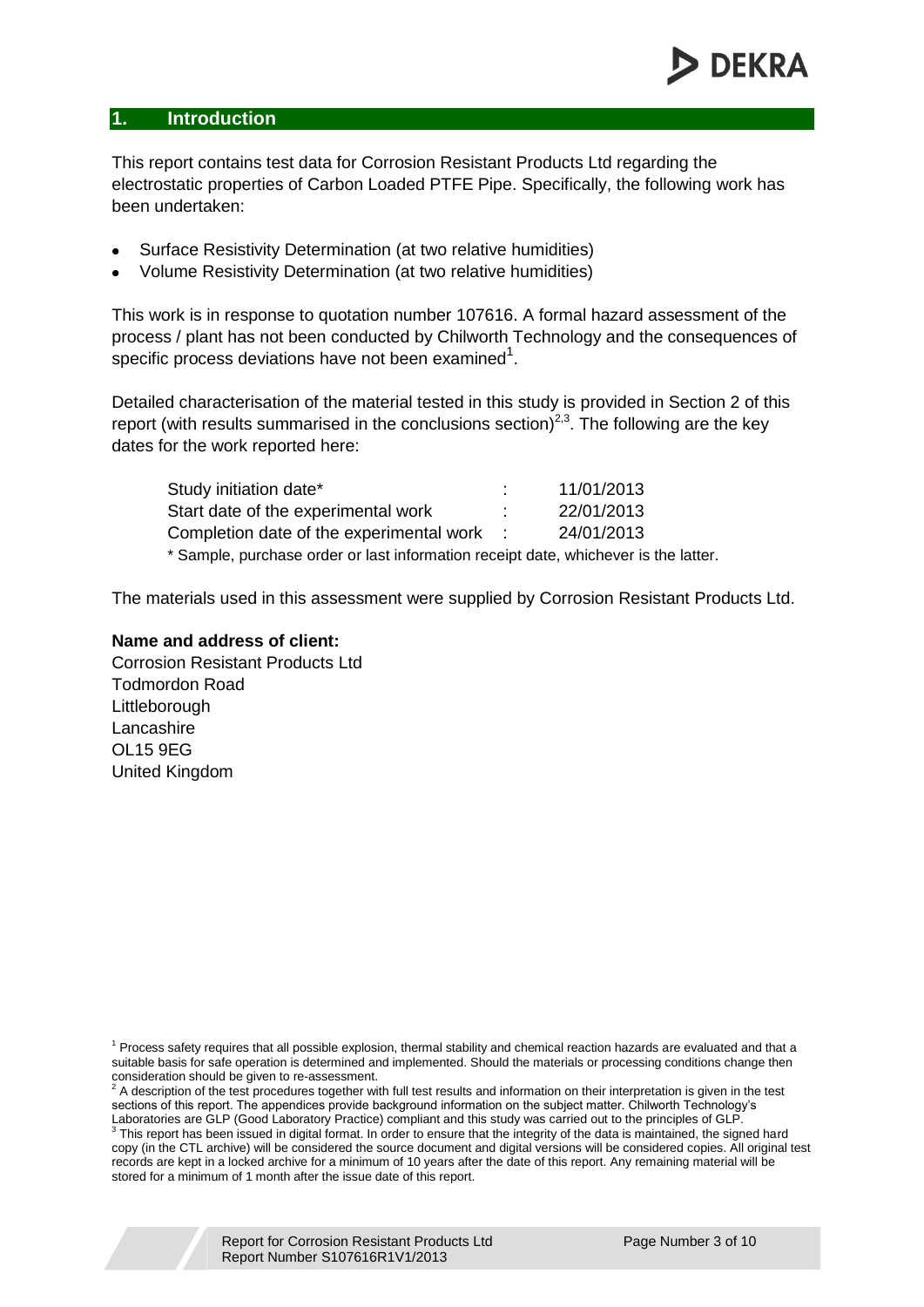### **2. Sample Information**

| Product name               | <b>Carbon Loaded PTFE Pipe</b>                                              |
|----------------------------|-----------------------------------------------------------------------------|
| CTL sample reference       | 6713                                                                        |
| Appearance                 | As received, the sample is observed to be a non-<br>cylindrical, black pipe |
| Preparation                | Sample tested as received                                                   |
| Internal Circumference (m) | 0.231                                                                       |
| External Circumference (m) | 0.254                                                                       |
| <b>Wall Thickness (mm)</b> | 11.5                                                                        |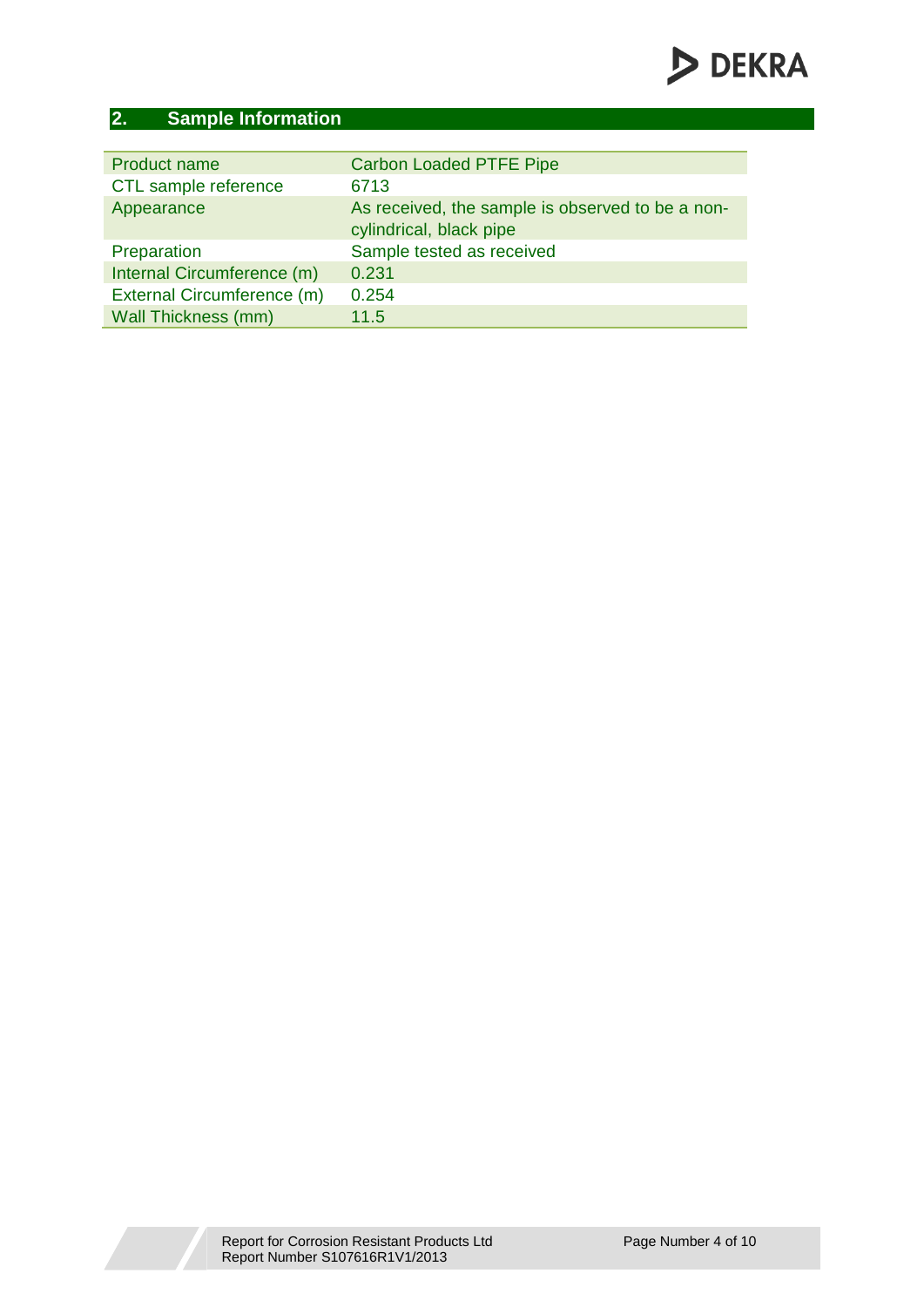#### **3. Surface Resistivity (BS EN 61340-2-3)**

#### **Test Objective and Information**

The units of Surface Resistivity are  $\Omega$  or  $\Omega/\square$ . It describes the ability of a material to conduct electric charge across its surface and is the reciprocal of the electrical conductivity. For historical reasons the surface resistivity is generally used for solids and the Conductivity for liquids.

#### **Method of Measurement**

Due to the geometry of the test specimen it was not possible to use the standard test cell detailed within BSEN 61340-2-3 and thus the given formula for resistance and resistivity. Therefore the standard test cell was substituted for a bespoke test cell arrangement and modified resistivity formula (see below):

The Surface Resistivity, (in  $\Omega/\Box$ ), is calculated using the following formula

$$
\rho_{s} = \frac{R C}{l}
$$

Where:

*P<sub>s</sub>* = Surface Resistivity ( $Ω/□$ )<br>R = Resistance ( $O$ )  $=$  Resistance  $($  $Q)$  $\vert$  = Length of sample tested  $(m)$  $C = C$  ircumference tested  $(m)$ 

The measurement cells used comprised of two opposing, metal, band electrodes that were securely tightened around the pipes outer circumference and spaced 10 mm apart. One a current / resistance measuring electrode, the other a voltage application electrode.

The electrode assemblies described above are positioned onto the approximate centre of the specimen or at least 10mm away from the edges and connected to the test instrumentation.

The equipment is energised at 10 V, if the calculated resistance is less than 1.0 x 10<sup>6</sup>  $\Omega$  then this result is recorded and the procedure repeated at various areas of the specimen or on fresh material if available. If the calculated resistance is equal to or greater than 1.0 x 10 $^6$ then the procedure is repeated using 100 V.

The measured or calculated resistance (applied voltage / measured current) is then substituted into the above formula to present a surface resistivity value, the average of all areas tested shall be given as the final value of resistivity.

Most materials also adsorb atmospheric water to a lesser or greater extent, which for many materials has a dramatic effect on the surface resistivity. The test is therefore carried out at ambient relative humidity (RH 50  $\pm$  5 %) and in dry conditions (RH 15  $\pm$  2 %), in both cases the sample is conditioned at the stated relative humidity for 24 hours prior to testing.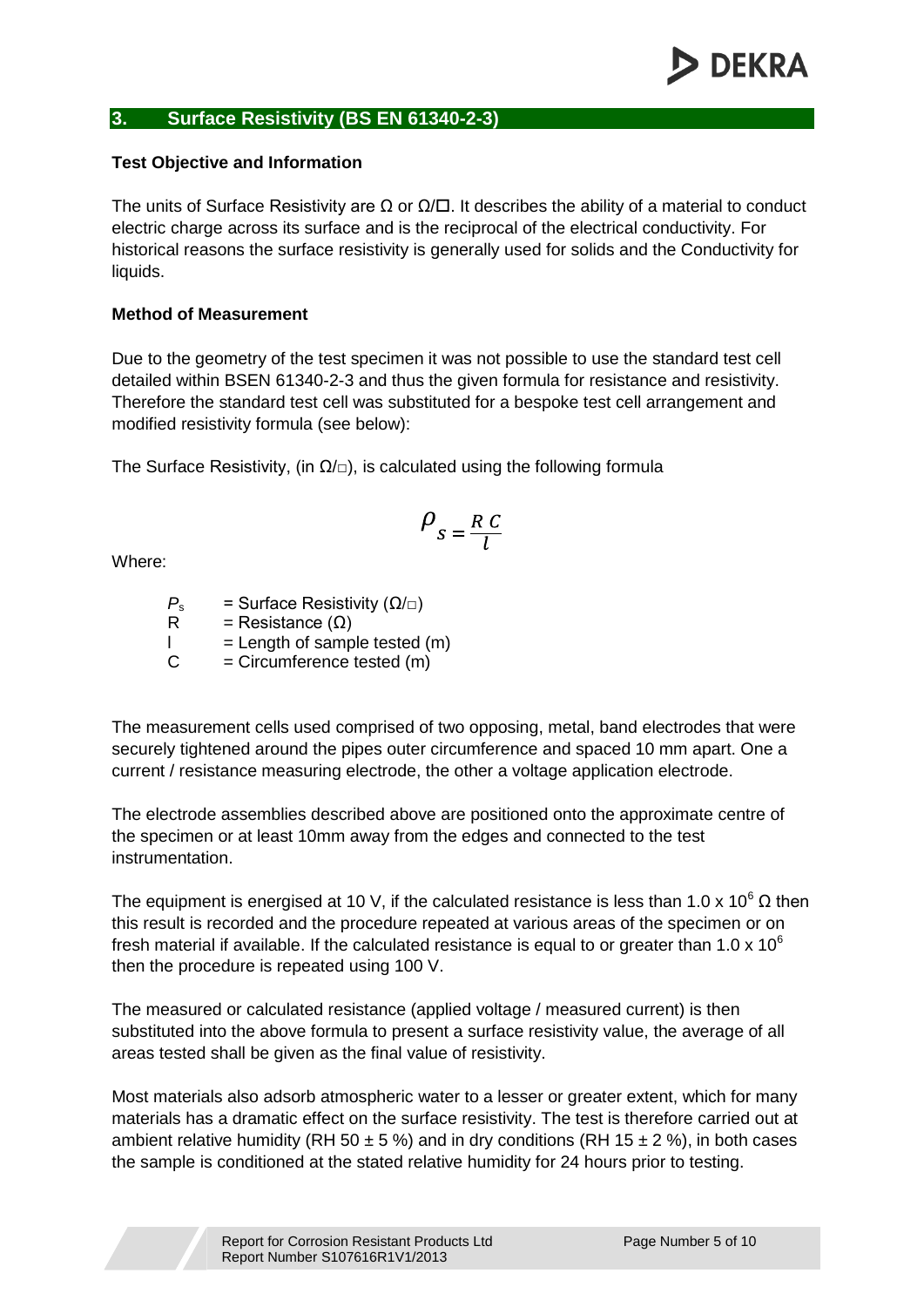

itv

#### **Interpretation of results**

By definition as stated in CENELEC CLC/TR 50404:2003 a material would no longer be regarded as static dissipative when the surface resistivity is found to be greater than  $10^{11}$  $\Omega/\Box$ .

It is good practice to minimise the use of non-conductive materials in hazardous areas. Materials may be grouped by their resistivity as follows:

| <b>Definition</b>  | <b>Surface Resistivity</b><br>$(\Omega/\square)$ | <b>Volume Resistivity</b><br>$(\Omega m)$ | <b>Examples</b>           |
|--------------------|--------------------------------------------------|-------------------------------------------|---------------------------|
| Conducting         | ٠                                                | < 10 <sup>4</sup>                         | Metal                     |
| <b>Dissipative</b> | $< 10^{11}$                                      | $10^4 - 10^9$                             | some organic<br>materials |
| Insulating         | $>10^{11}$                                       | $> 10^9$                                  | synthetic<br>polymers     |

#### **3.1 Test Results for Carbon Loaded PTFE Pipe**

| Date<br>Operator<br>Preparation | ٠<br>t<br>÷ | 22/01/2013 - 24/01/2013<br>G. Rogers<br>Sample tested as received |                         |
|---------------------------------|-------------|-------------------------------------------------------------------|-------------------------|
|                                 | <b>RH</b>   | <b>Temperature</b>                                                | <b>Surface resistiv</b> |
|                                 | $(\%)$      | (°C)                                                              | $(\Omega/\square)$      |
|                                 | 50          | 20                                                                | $3.3 \times 10^{7}$     |
|                                 | 15          | 20                                                                | $3.8 \times 10^{7}$     |

#### **Table 3.1 : Full Test Results**

| <b>Voltage</b><br>(V) |                       | @ 50% RH            |                                       |                       | @ 15% RH                                      |                                       |
|-----------------------|-----------------------|---------------------|---------------------------------------|-----------------------|-----------------------------------------------|---------------------------------------|
|                       | <b>Current</b><br>(A) | Resistance<br>(Ω)   | <b>Resistivity</b><br>$(\Omega/\Box)$ | <b>Current</b><br>(A) | Resistance<br>(Ω)                             | <b>Resistivity</b><br>$(\Omega/\Box)$ |
| 10                    | $9.0 \times 10^{-7}$  | $1.1 \times 10^{7}$ | $> 1.0 \times 10^6$                   |                       | Resistivity assumed to be $> 1.0 \times 10^6$ |                                       |
| 100                   |                       | $1.3 \times 10^{6}$ | $3.3 \times 10^{7}$                   |                       | $1.4 \times 10^{6}$                           | $3.6 \times 10^{7}$                   |
| 100                   |                       | $1.5 \times 10^{6}$ | $3.8 \times 10^{7}$                   |                       | $1.5 \times 10^{6}$                           | $3.8 \times 10^{7}$                   |
| 100                   |                       | $1.1 \times 10^{6}$ | $2.8 \times 10^{7}$                   |                       | $1.6 \times 10^{6}$                           | 4.1 $\times$ 10 <sup>7</sup>          |

An insulation tester was used measuring direct resistance when using 100 V.

The results obtained above indicate that the sample of Carbon Loaded PTFE Pipe is static dissipative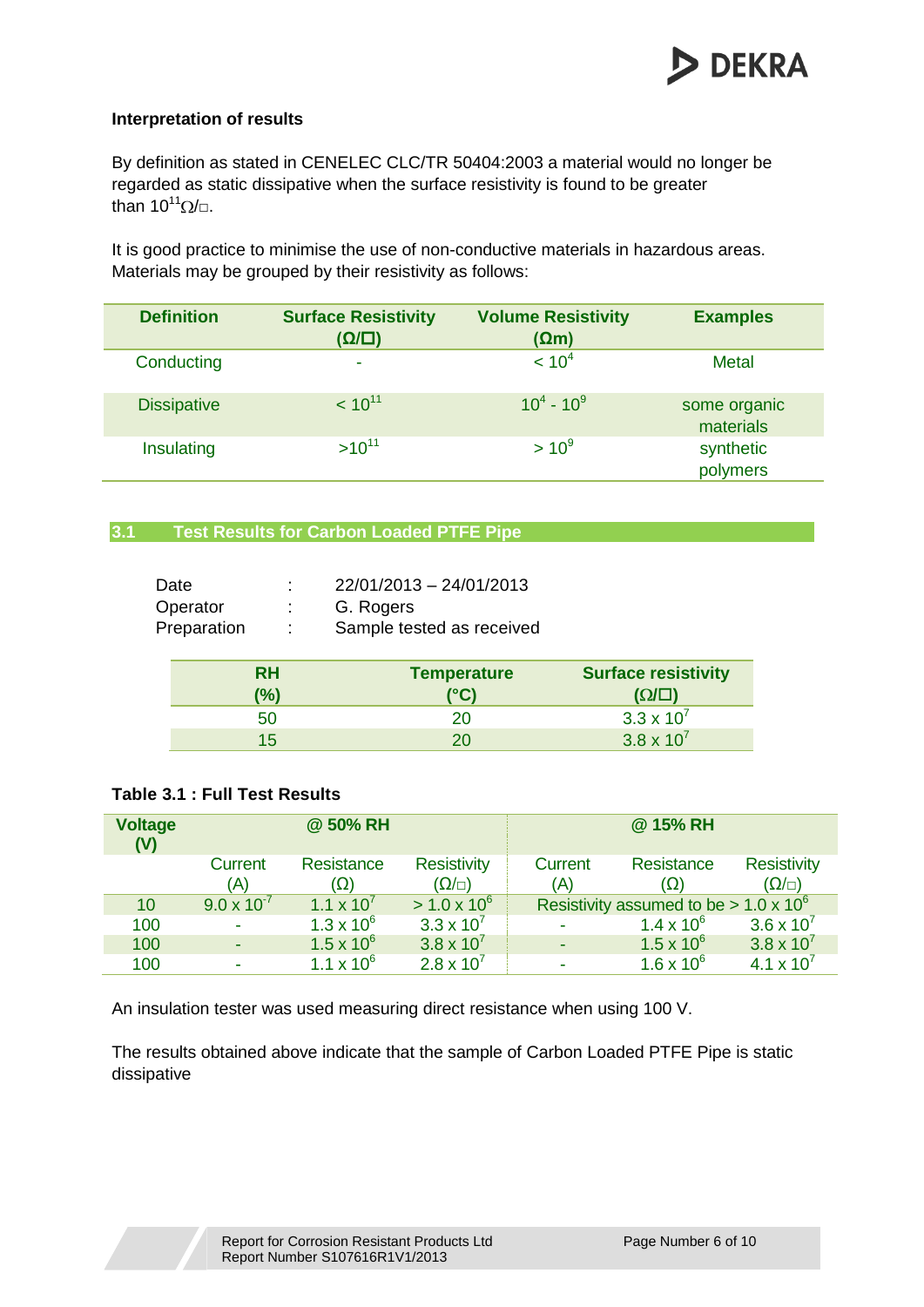#### **4. Volume Resistivity (BS EN 61340-2-3)**

#### **Test Objective and Information**

The ratio of a d.c. field strength (V/m) and the steady-state current density (A/m<sup>2</sup>) within the material. In practice, it is equivalent to the volume resistance of a cube with unit length, having the electrodes at two opposite surfaces.

The units of Volume Resistivity are Ωm. It describes the ability of a material to conduct electric charge and is the reciprocal of the electrical conductivity. For historical reasons the Volume Resistivity is generally used for solids and the Conductivity for liquids.

#### **Method of Measurement**

Due to the geometry of the test specimen it was not possible to use the standard test cell detailed within BSEN 61340-2-3 and thus the given formula for resistance and resistivity. Therefore the standard test cell was substituted for a bespoke test cell arrangement and modified resistivity formula (see below):

The Volume Resistivity, (in  $\Omega$ m), is calculated using the following formula

$$
P_V \approx R \frac{C_i + C_o}{2} \frac{w}{d} = RK_V
$$

Where:

- $P<sub>v</sub>$  = Volume Resistivity (Ωm)
- R = Resistance  $(\Omega)$
- $d = Thickness of sample tested (m)$
- $C_i$  = Inner circumference  $(m)$
- $C_0$  = Outer circumference (m)
- $w =$  Width of narrowest electrode  $(m)$
- $K_v$  = Cell Constant

The measurement cells used comprised of a metal, band electrode that was securely tightened around the pipes outer circumference and an internal sprung electrode that was inserted into the pipes void, making good contact with the pipes internal surface apart and directly below he outer metal electrode. One used as a current / resistance measuring electrode, the other a voltage application electrode.

The electrode assemblies described above are positioned onto the approximate centre of the specimen or at least 10mm away from the edges and connected to the test instrumentation.

The equipment is energised at 10 V, if the calculated resistance is less than 1.0 x 10<sup>6</sup>  $\Omega$  then this result is recorded and the procedure repeated at various areas of the specimen. If the calculated resistance is equal to or greater than  $1.0 \times 10^6$  then the procedure is repeated using 100 V.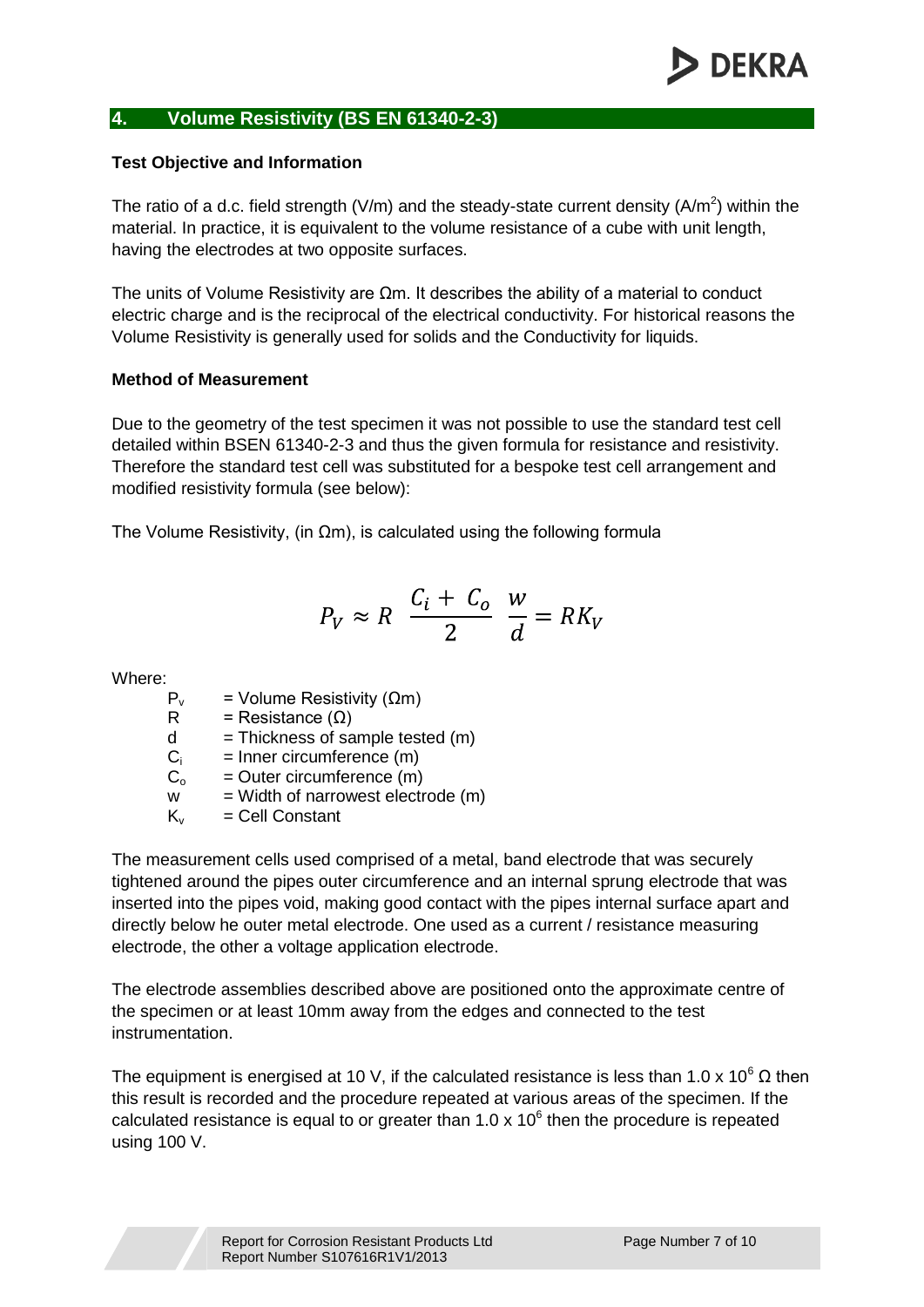## **DEKRA**

The calculated resistance (applied voltage / measured current) is then substituted into the above formula to present a volume resistance value, the average of all areas tested shall be given as the final value of resistivity.

Most materials also adsorb atmospheric water to a lesser or greater extent, which for many materials has a dramatic effect on the surface resistivity. The test is therefore carried out at ambient relative humidity (RH 50  $\pm$  5 %) and in dry conditions (RH 15  $\pm$  2 %), in both cases the sample is conditioned at the stated relative humidity for 24 hours prior to testing.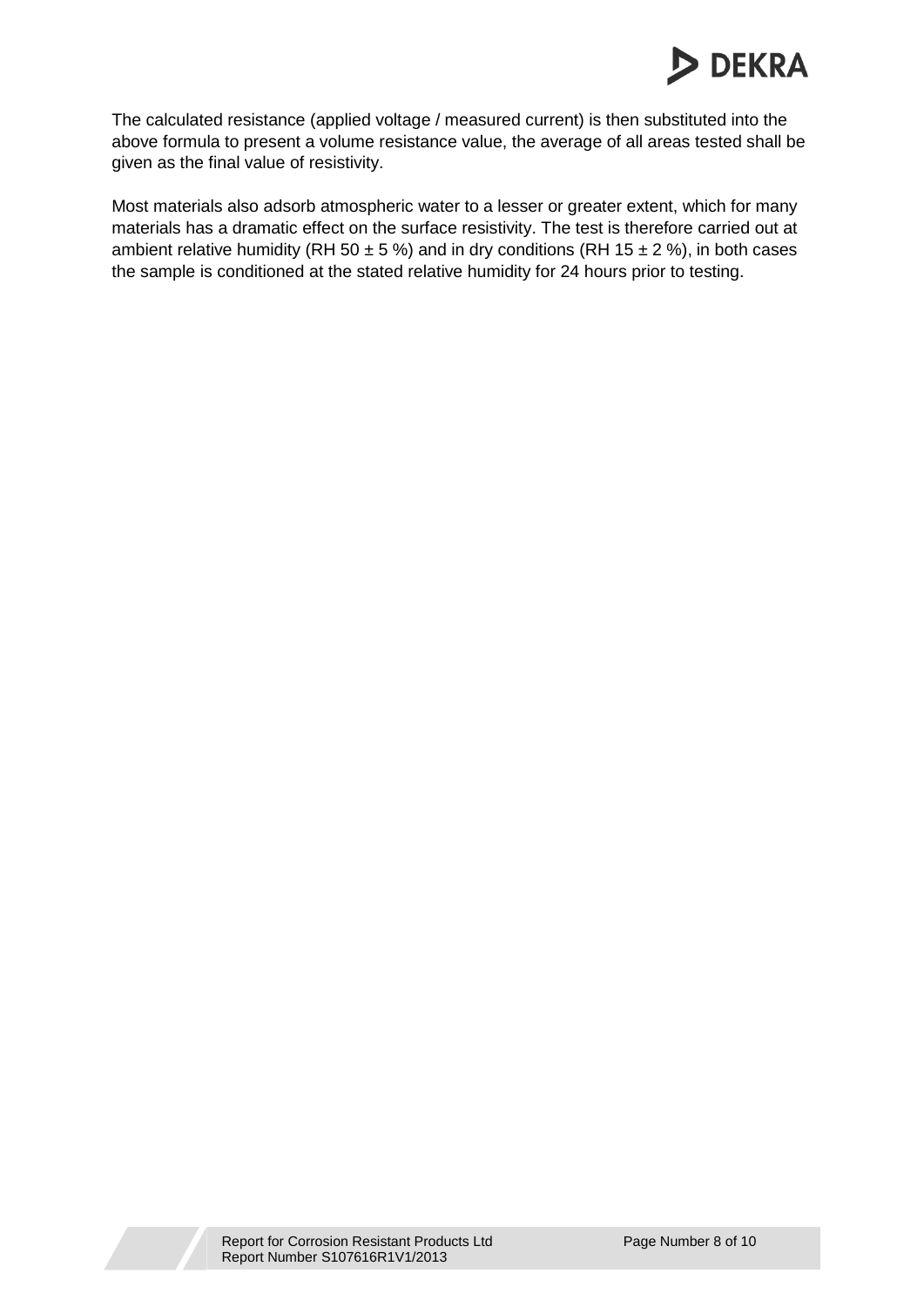

#### **Interpretation of results**

By definition as stated in CENELEC CLC/TR 50404:2003 a material would no longer be regarded as static dissipative when the volume resistivity is found to be greater than  $10^9$  Qm.

It is good practice to minimise the use of non-conductive materials in hazardous areas. Materials may be grouped by their resistivity as follows:

| <b>Definition</b>  | <b>Surface Resistivity</b><br>$(\Omega/\square)$ | <b>Volume Resistivity</b><br>$(\Omega m)$ | <b>Examples</b>           |
|--------------------|--------------------------------------------------|-------------------------------------------|---------------------------|
| Conducting         | ٠                                                | < 10 <sup>4</sup>                         | <b>Metal</b>              |
| <b>Dissipative</b> | $< 10^{11}$                                      | $10^4 - 10^9$                             | some organic<br>materials |
| Insulating         | $>10^{11}$                                       | $> 10^9$                                  | synthetic<br>polymers     |

#### **4.1 Test Results for Carbon Loaded PTFE Pipe**

| Date | Operator<br>Preparation | ÷<br>÷    | 22/01/2013 - 24/01/2013<br>G. Rogers<br>Sample tested as received |                           |
|------|-------------------------|-----------|-------------------------------------------------------------------|---------------------------|
|      |                         | <b>RH</b> | <b>Temperature</b>                                                | <b>Volume resistivity</b> |
|      |                         | (%)       | (°C)                                                              | $(\Omega m)$              |
|      |                         | 50        | 20                                                                | $2.5 \times 10^{7}$       |
|      |                         | 15        | 20                                                                | $3.0 \times 10^{7}$       |

#### **Table 4.1 : Full Test Results**

| <b>Voltage</b><br>(V) |                      | @ 50% RH            |                                    |                | @ 15% RH                                      |                                    |
|-----------------------|----------------------|---------------------|------------------------------------|----------------|-----------------------------------------------|------------------------------------|
|                       | Current<br>(A)       | Resistance<br>(Ω)   | <b>Resistivity</b><br>$(\Omega m)$ | Current<br>(A) | Resistance<br>(Ω)                             | <b>Resistivity</b><br>$(\Omega m)$ |
| 10                    | $1.5 \times 10^{-8}$ | 6.7 x $10^8$        | $> 1.0 \times 10^6$                |                | Resistivity assumed to be $> 1.0 \times 10^6$ |                                    |
| 100                   |                      | $3.1 \times 10^{7}$ | $2.7 \times 10^{7}$                |                | $3.5 \times 10^{7}$                           | $3.0 \times 10^{7}$                |
| 100                   |                      | $2.6 \times 10^{7}$ | $2.3 \times 10^{7}$                |                | $3.1 \times 10^{7}$                           | $2.7 \times 10^{7}$                |
| 100                   |                      | $2.8 \times 10^{7}$ | $2.4 \times 10^{7}$                |                | $3.8 \times 10^{7}$                           | $3.3 \times 10^{7}$                |

An insulation tester was used measuring direct resistance when using 100 V.

The results obtained above indicate that the sample of Carbon Loaded PTFE Pipe is static dissipative.